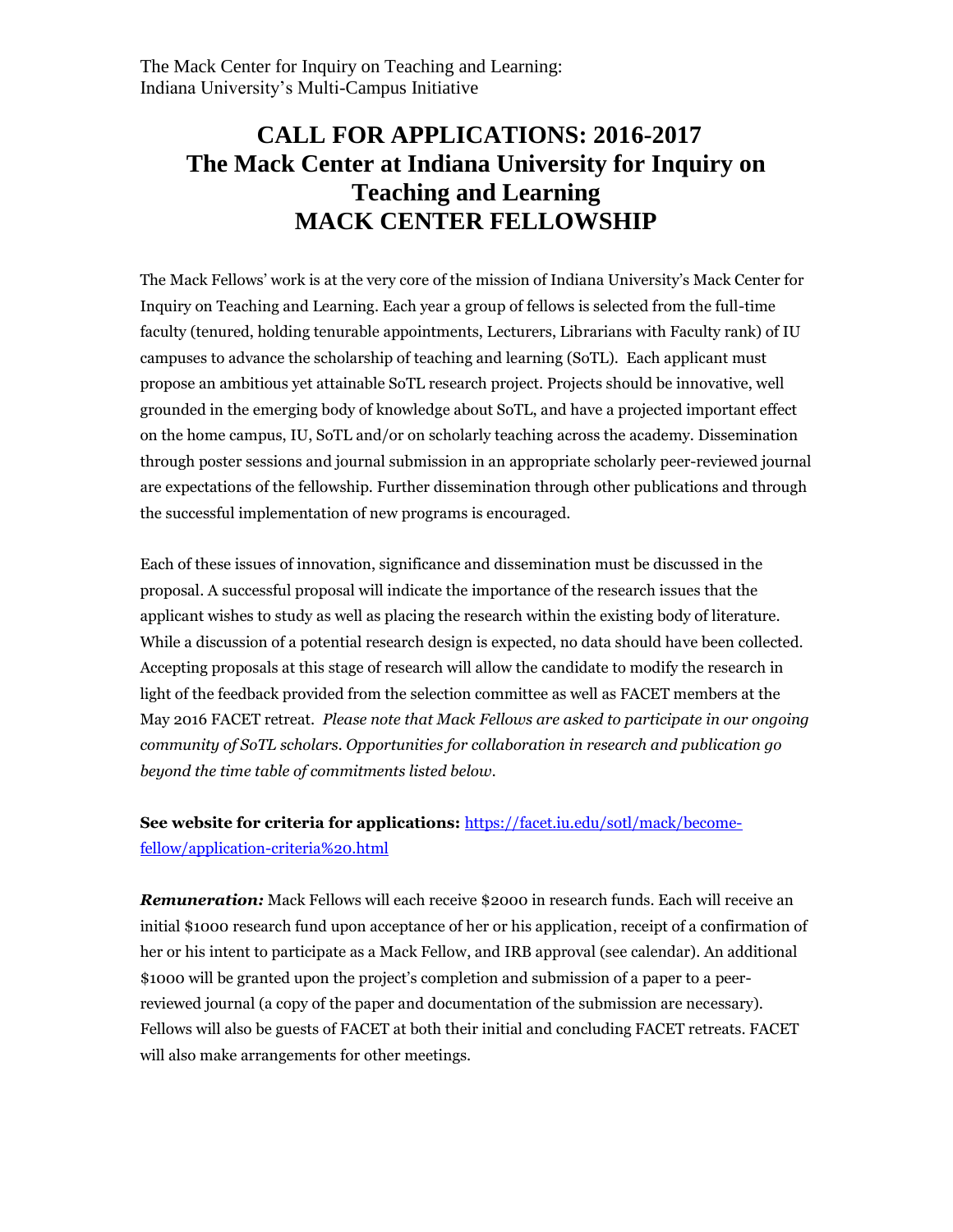The Mack Center for Inquiry on Teaching and Learning: Indiana University's Multi-Campus Initiative

*IRB approval:* By their nature, most SoTL projects will need IRB approval. If a project is subject to IRB approval, the candidate must submit the project to his/her campus review board. IRB approval should be sought **after the first FACET retreat** so that the research design may be modified in light of suggestions from retreat participants. Please send a copy of IRB approval to the FACET offices, FACET@iu.edu, once it is attained. No funds will be released until proof of IRB approval has been received.

**CALENDAR** *[Note: Fellowships will start in March, 2017 and run through May, 2018]*

**October 1, 2016***:* Applications from prospective fellows are due in the FACET office via e-mail to FACET@iu.edu.

**December 1, 2016:** Applications returned to applicants after a thorough review process by the existing Mack Fellows. Candidates will receive feedback and are given the opportunity to revise their applications if necessary for final submission in February.

**February 1, 2017:** Final Applications should be resubmitted to the FACET office via e-mail to FACET@iu.edu.

**February 28, 2017:** Successful applicants will be notified. Unsuccessful applicants will be given feedback and suggestions on revising their proposals for future years.

**Mid-May 2017: SoTL Camp:** New fellows will meet prior to the FACET retreat with a group of SoTL researchers to discuss the research and offer suggestions for improvement.

**Fall and Spring Semester 2017-2018:** Fellows will work on their projects and remain in electronic contact with one another on project progress.

**Spring Semester 2018:** Fellows will work to complete their projects, to prepare a final presentation at the FACET retreat, and to write their article for submission to an appropriate journal.

**Mid-May 2018:** Fellows again meet at the FACET retreat to discuss final analysis and presentation of their projects. Concluding fellows will present their work to FACET during the weekend. They will also attend SoTL camp prior to the retreat to offer feedback to the entering class of new Fellows.

**Completion of Fellowship:** Fellows will revise their manuscripts and submit them for publication to a peer-reviewed journal. Submission must be made by September 1, 2018 in order to receive the final fellowship payment.